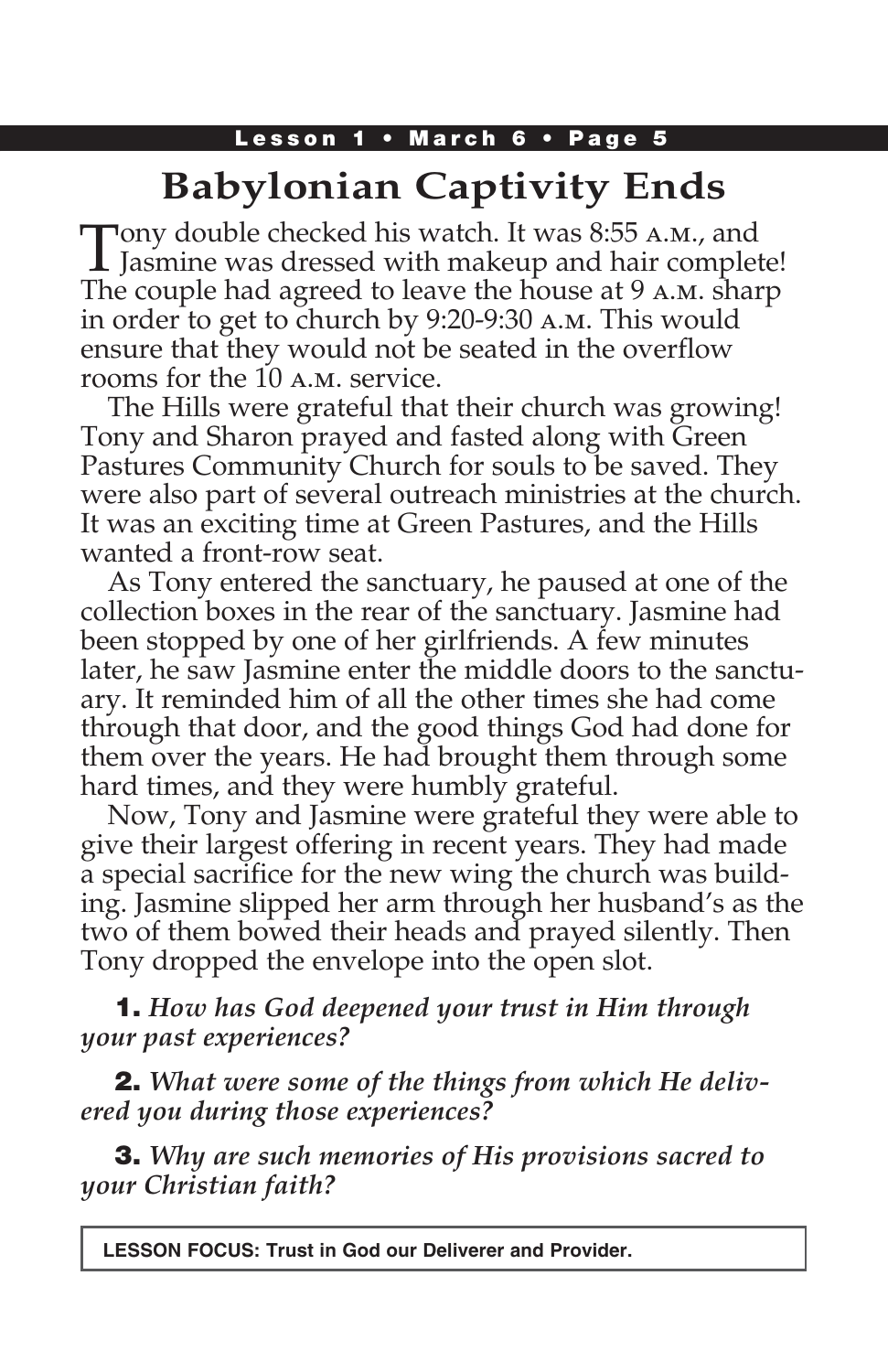## Cyrus Makes a Proclamation

#### *Ezra 1:1-4, KJV*

**1 Now in the first year of Cyrus king of Persia, that the word of the Lord by the mouth of Jeremiah might be fulfilled, the LORD stirred up the spirit of Cyrus king of Persia, that he made a proclamation throughout all his kingdom, and put it also in writing, saying, 2 Thus saith Cyrus king of Persia, The LORD God of heaven hath given me all the kingdoms of the earth; and he hath charged me to build him an house at Jerusalem, which is in Judah.**

**3 Who is there among you of all his people? his God be with him, and let him go up to Jerusalem, which is in Judah, and build the house of the**  LORD God of Israel, (he is the **God,) which is in Jerusalem. 4 And whosoever remaineth in any place where he sojourneth, let the men of his place help him with silver, and with gold, and with goods, and with beasts, beside the freewill offering for the house of God that is in Jerusalem.**

*Ezra 1:1-4, NIV*

**1 In the first year of Cyrus king of Persia, in order to fulfill the word of the Lord spoken by Jeremiah, the L**ORD **moved** the heart of **Cyrus king of Persia to make a proclamation throughout his realm and also to put it in writing:**

**2 "This is what Cyrus king of Persia says:**

**'The Lord, the God of heaven, has given me all the kingdoms of the earth and appointed me to build a temple for him at Jerusalem in Judah. appointed me to build a temple for him at Jerusalem in Judah. 3 Any of his people among you may go up to Jerusalem in Judah and build the temple of the LORD, the God of Israel, the God who is in Jerusalem, and may their God be with them. 4 And in any locality where survivors may now be living, the people are to provide them with silver and gold, with goods and livestock, and with freewill offerings for the temple of God in Jerusalem.' "**

As soon as Cyrus conquered Babylon, "the Lord moved [his] heart" (vs. 1) to make a proclamation concerning Israel.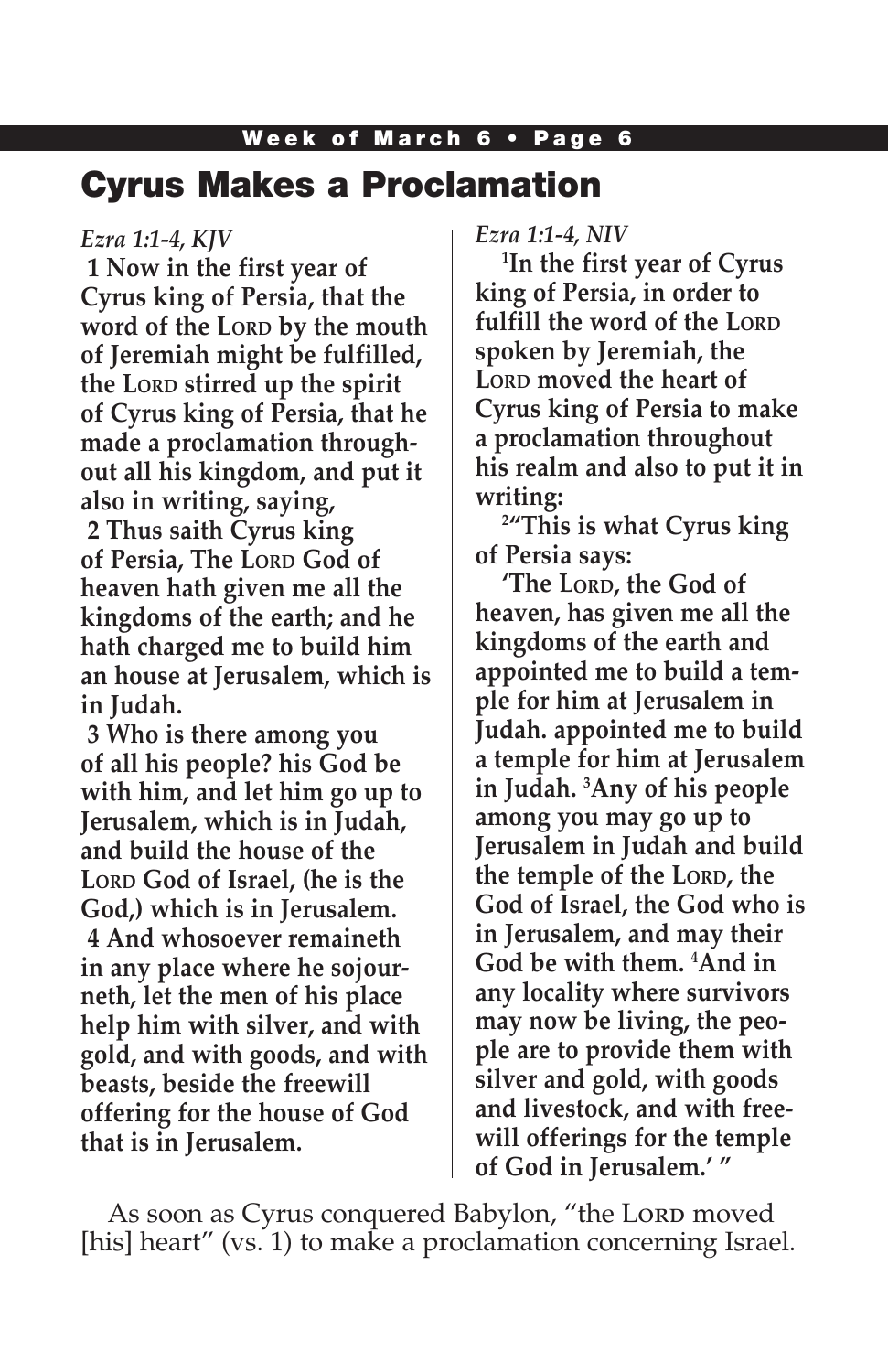This happened "in order to fulfill the word of the Lord spoken by Jeremiah" (vs. 1). Cyrus's proclamation explicitly acknowledged the role of "the Lorp, the God of heaven" in giving him "all the kingdoms of the earth" (vs. 2). God had "appointed" him to rebuild the temple. Not only were all Israelites freed to return to Jerusalem to rebuild the temple, but Cyrus also gave them silver and gold, goods, livestock, and freewill offerings. God used Cyrus to liberate His people and to provide everything they would need—even the offerings to use to worship Him.

4. *What did Cyrus do after conquering Babylon?*  5. *How did Cyrus begin his proclamation?*

6. *What things did Cyrus commission in his proclamation?*

# The People Respond

#### *Ezra 1:5-8, 11, KJV*

**5 Then rose up the chief of the fathers of Judah and Benjamin, and the priests, and the Levites, with all them whose spirit God had raised, to go up to build the house of the LORD which is in Jerusalem.**

**6 And all they that were about them strengthened their hands with vessels of silver, with gold, with goods, and with beasts, and with precious things, beside all that was willingly offered.**

**7 Also Cyrus the king brought forth the vessels of the house of the LORD, which Nebuchadnezzar had brought**  *Ezra 1:5-8, 11, NIV*

**5 Then the family heads of Judah and Benjamin, and the priests and Levites—everyone whose heart God had moved—prepared to go up and build the house of the Lord in Jerusalem. 6 All their neighbors assisted them with articles of silver and gold, with goods and livestock, and with valuable gifts, in addition to all the freewill offerings.**

**7 Moreover, King Cyrus brought out the articles belonging to the temple of the Lord, which Nebuchadnezzar had carried away from Jerusalem and had placed**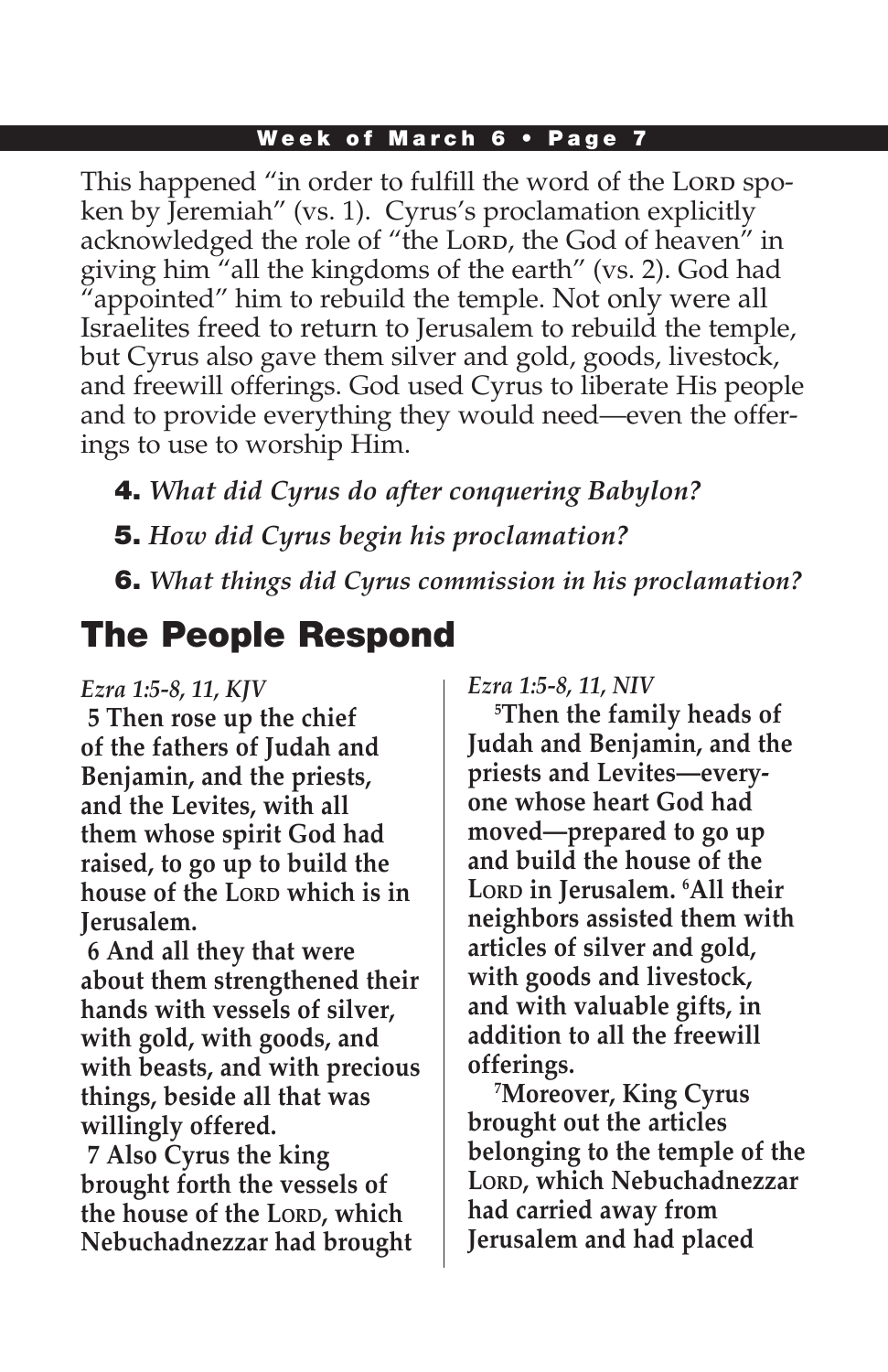**forth out of Jerusalem, and had put them in the house of his gods; 8 Even those did Cyrus king of Persia bring forth by the hand of Mithredath the treasurer, and numbered them unto Sheshbazzar, the prince of Judah.** 

**. . . 11 All the vessels of gold and of silver were five thousand and four hundred. All these did Sheshbazzar bring up with them of the captivity that were brought up from Babylon unto Jerusalem.**

**in the temple of his god. 8 Cyrus king of Persia had them brought by Mithredath the treasurer, who counted them out to Sheshbazzar the prince of Judah. . . .**

**11In all, there were 5,400 articles of gold and of silver. Sheshbazzar brought all these along with the exiles when they came up from Babylon to Jerusalem.**

With the proclamation, mostly the families from Judah and the priests and Levites made the trip back. In addition to the gold, silver, and provisions, they were given the articles the Babylonians had stolen. God wanted the temple not only to be rebuilt but restored. Cyrus's treasurer, Mithredath, "counted"the items to Sheshbazzar (vs. 8), who may have been an associate of Zerubbabel, the governor (Ezra 3:8-13), or it was another name for Zerubbabel himself (5:16).

### 7. *Who chose to return to Jerusalem? Why?*

8. *What special items were given to those who returned?*

## The Counting of the Returned Exiles

#### *Ezra 2:64-70, KJV*

**64 The whole congregation together was forty and two thousand three hundred and threescore,**

**65 Beside their servants and their maids, of whom there were seven thousand three hundred thirty and seven: and there were among them two hundred singing men and** 

*Ezra 2:64-70, NIV*

**64The whole company numbered 42,360, 65besides their 7,337 male and female slaves; and they also had 200 male and female singers. 66They had 736 horses, 245 mules, 67 435**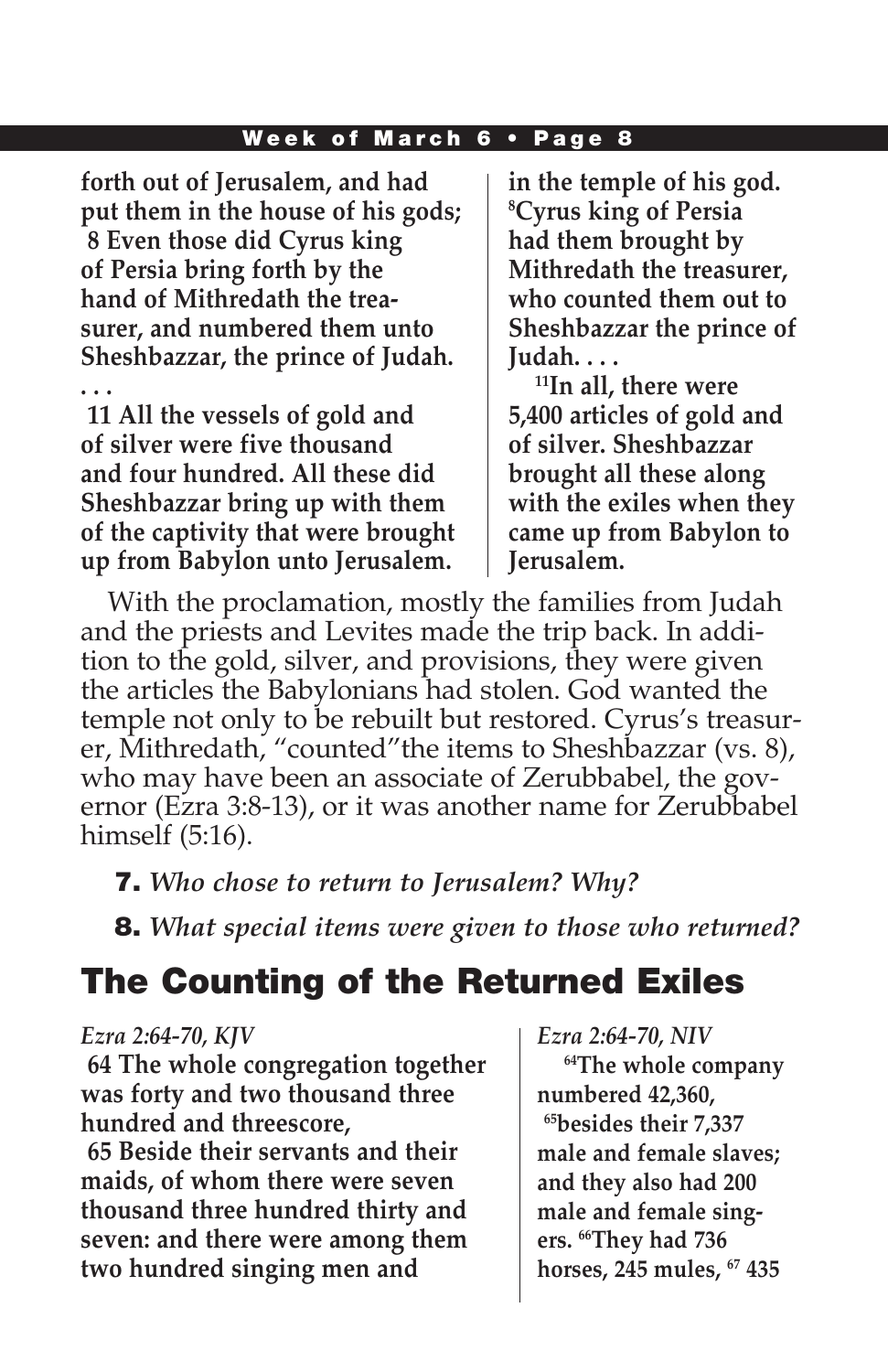**singing women.**

**66 Their horses were seven hundred thirty and six; their mules, two hundred forty and five;**

**67 Their camels, four hundred thirty and five; their asses, six thousand seven hundred and twenty. 68 And some of the chief of the fathers, when they came to the house of the LORD which is at Jerusalem, offered freely for the house of God to set it up in his place:**

**69 They gave after their ability unto the treasure of the work threescore and one thousand drams of gold, and five thousand pound of silver, and one hundred priests' garments. 70 So the priests, and the Levites, and some of the people, and the singers, and the porters, and the Nethinims, dwelt in their cities, and all Israel in their cities.**

**camels and 6,720 donkeys.**

**68When they arrived at the house of the LORD in Jerusalem, some of the heads of the families gave freewill offerings toward the rebuilding of the house of God on its site.** 

**69According to their ability they gave to the treasury for this work 61,000 darics of gold, 5,000 minas of silver and 100 priestly garments.**

**70The priests, the Levites, the musicians, the gatekeepers and the temple servants settled in their own towns, along with some of the other people, and the rest of the Israelites settled in their towns.**

About 42,000 people returned, a fraction of those who had been exiles; most exiles remained in Babylon. The heads of families who had the ability and desire gave freely, so that the work on the temple could begin. The original exiles had left with nothing, but they did not return empty-handed. The value of a gold daric would be roughly five dollars today; a mina of silver weighed about 13 ounces. The temple rebuilding had been amply provided for, and people resettled in their ancestral towns.

9. *What was different about those who returned?*

10. *What did some of the heads of the families give? Why?*

11. *What did the people do after they had arrived?*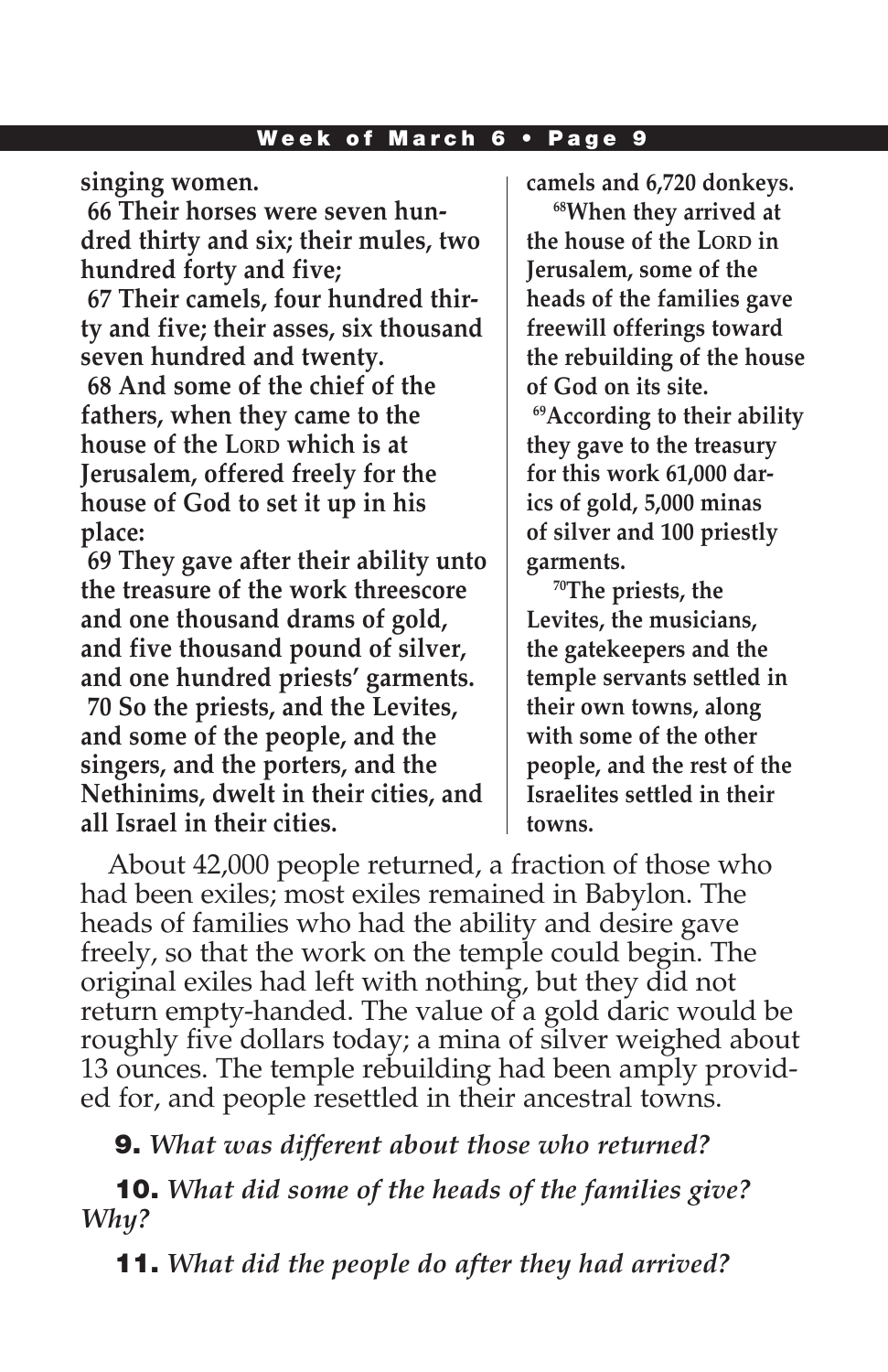## The Utter Richness of Being a Child of God

When we look back at the darkness from which we came, and look at the Light leading us into the future, we can't help but feel wondrous joy. We are blessed to the utmost by our loving, amazing God.

Spiritual darkness encompasses all our fears, anxieties, and sins. Its grip is like an iron vise, strangling our souls and rotting our spirits. Some of us are quite aware of what is happening to us, but others are oblivious to our spiritual degeneracy. And yet, God's light not only illuminates the clinging claws of spiritual darkness, but it also grasps us and yanks us toward the Lord Himself, delivering each one of us from our own personal wretchedness.

Like a lamp in a dark cave, we can see both where we are and where we need to go to escape from worldliness. Meanwhile, God provides us with the spiritual tools we need to go forth, tools such as wisdom, courage, and strength. Moreover, whenever we stumble, the Lord is always present to lift us when we reach out to Him, trusting that His love for us will never fail.

And how can we be assured that what is said here is true? For those who have walked with God, their recollections bear witness to this truth. But we have an even more powerful testimony than our memories, and that is God's Word, which provides clear evidence of God's truth.

Therefore, like the psalmist, let us sing out: "Thy word is a lamp unto my feet, and a light unto my path" (Ps. 119:105, KJV).

12. *Briefly describe the spiritual darkness when you feel apart from God.*

13. *How have you felt God's divine light when you feel close to Christ?*

14. *How does God's holy Word shed light on your walk with the Lord?*